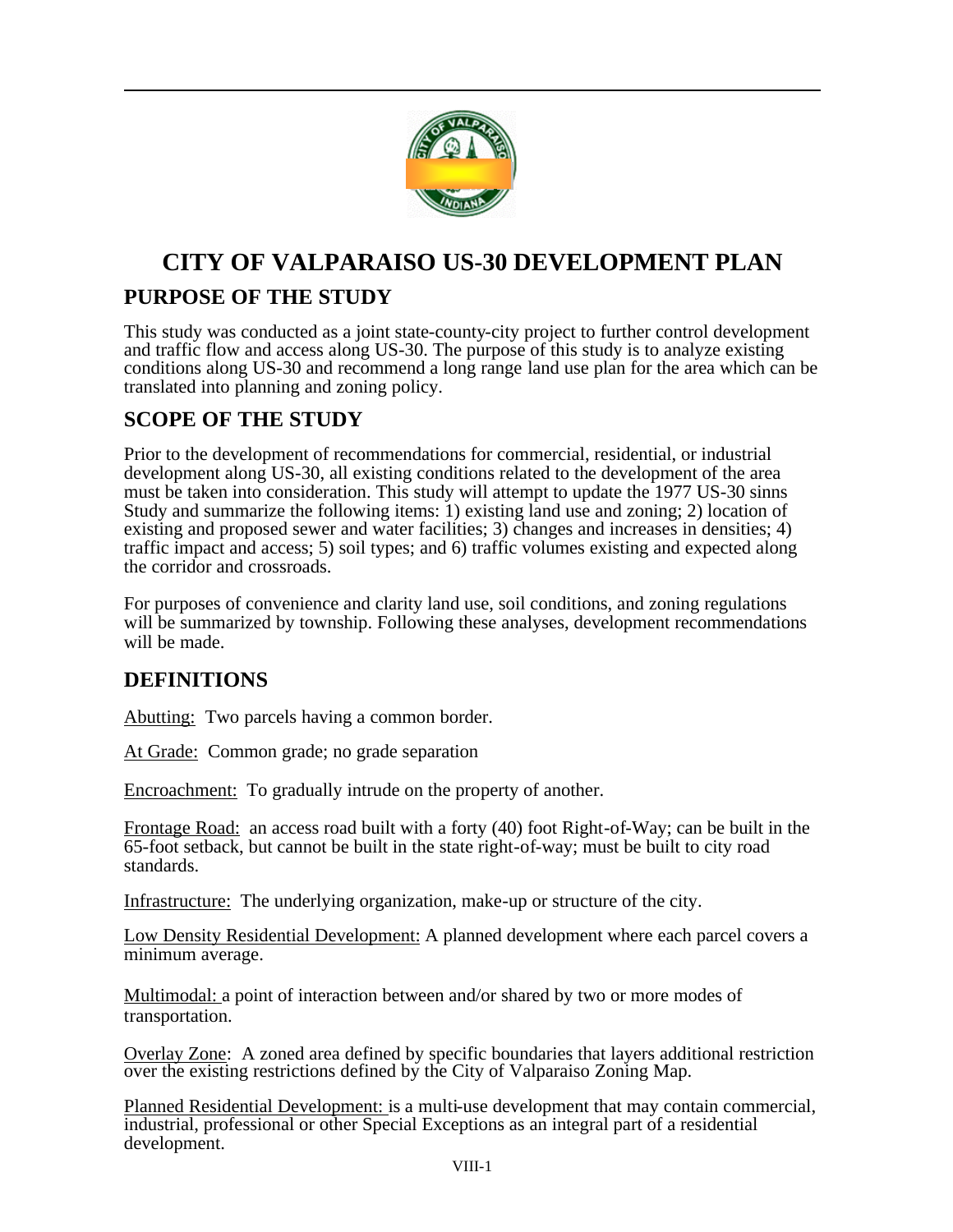Planned Unit Development: The development of an area of land as a single entity for a number of dwelling units or a number of uses according to a plan, which does not correspond in lot size, bulk or type of dwelling, allowed use, density, lot coverage or required open space to the regulations otherwise required by this Ordinance for the district in which the PUD is located.

Principal Arterial: The main arterials which are designed to carry large volumes of traffic. certain arterial streets may be designed as limited access highways to which entrances and exits are provided only at controlled intersections. Access is denied to abutting properties.

Riqht-of-Way: The area needed for the construction of a complete street, including the road bed, curb, gutter, parkway, sidewalk, and side ditch, if needed. The right-of- way generally extends from the inner side of the sidewalk to the inner side of the sidewalk across the street.

Setback Requirements: A line established by this Ordinance, generally parallel with and measured from the lot line (property line), defining the limits of a yard on which no building, other than permitted accessory building or structure may be located above ground, except as otherwise provided in this Ordinance.

Spot Zoning: An island of zoning which is unlike the area of zoning which surrounds it.

# **BASIC INFORMATION**

#### **EXSITING LAND USE**

The predominate type of land use in union Township is agricultural. This agricultural classification as identified on land use maps includes cultivated land, truck farming, mixed farming, and permanent pasture and livestock facilities. A large amount of land is in its "natural" state, i.e., forested and/or wetlands. These natural areas are scattered throughout the study area on both sides of US- 30. Small tract, low density residential development can be found along county roads such as CR-750W, CR-475W, and CR-325 W, which intersect with US-30. A large Planned unit Development, Shorewood Forest, exists south of US-30 in the eastern half of the township. The completion of the PUD will greatly expand the amount of land occupied by residential land use. Scattered roadside commercial land use has developed along both sides of US-30 where it is intersected by county roads throughout the township.

Land use in **Center Township** is quite varied. West of county road CR-250W the land use is a mixture of agricultural, residential and commercial. As one proceeds east along US-30 toward Valparaiso, land use becomes increasingly urban in character. The subdivisions of Sylvan Manor, Lincoln Hills, West Hills, and Coolwood exist on either side of US-30 west of Valparaiso. The Sagers Lake area is also a heavily developed residential area. Strip commercial development (retail business, hotels, gas stations, restaurants, etc.) exist on both sides of US-30. Commercial uses are often mixed with residential use.

As one enters **Washington Township** the land use once again becomes primarily agricultural. Some strip residential and commercial development does exist on either side of US-30 in the western portion of the township, but this is rather limited. The county airport is located north of US-30 just east of the city limits. An industrial park exists south of US-30 between the Conrail Railroad and the Norfolk and Southern Railroad.

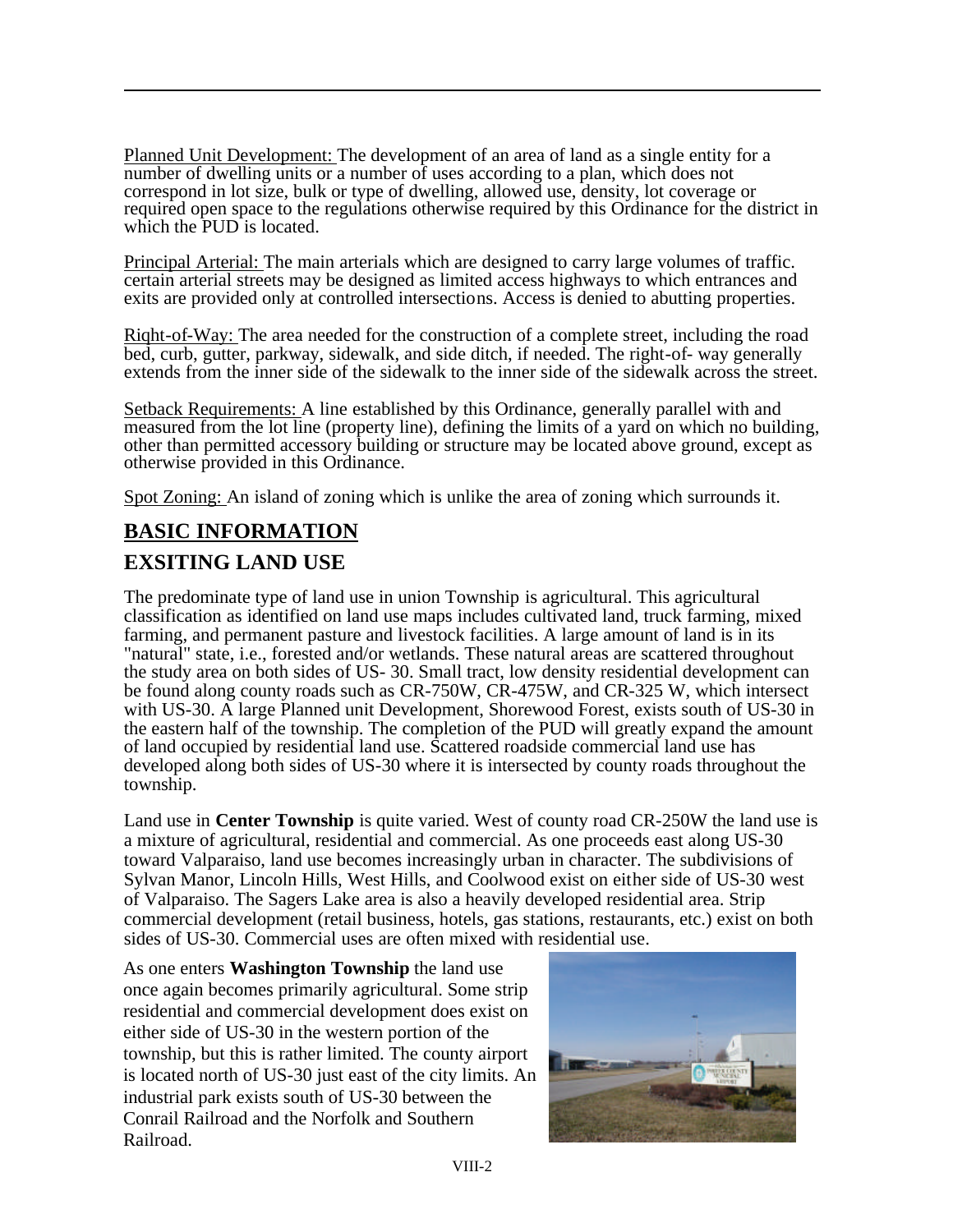NOTE: A detailed Land Use Map is being prepared to further explain this narrative and should be referred to when discussing specific sites.

#### **SOILS**

A generalized soils analyses has been mapped and verified by Mr. Charles Walker, Soil Conservation Service. The Soils maps and information is available at the Soil Conservation Service Office.

Soil conditions in the western portion of Union Township are generally good in terms of permeability and other conditions necessary for development, and to sustain on-site sewage systems and adequate drainage, however, some spotty poor conditions do exist. In the eastern portion of the township soils are basically heavy clay and considered poor for development.

These heavy clay soils continue into the western portion of **Center Township.** South of US-30 in Center Township wet conditions and muck soils predominate, especially in the Sagers Lake area. West of the lake the topography becomes gently rolling and the quality of the soil improves greatly, although a high water table exists in some areas. Sanitary sewers and/or subsurface drainage are necessary in most of the study area along US-30.

In **Washington Township** the soil conditions are conducive to development except for the existence of a high water table. Subsurface drainage may be necessary to alleviate this problem if the area is to be developed.

#### **MUNICIPAL FACILITIES**

A Sewage Treatment Plant is situated in the southwest corner of the City of Valparaiso close to Salt Creek and the western boundary of the city. A 36" main trunk is scheduled for replacement by a 16" force main extending from the intersection of Horseprairie Avenue and US-30 to the sewage treatment plant. The force main will be served by a lift station with gravity main sewers extending along the US-30 north and south Right-of-ways to the east and west. These trunks will service the area from Sylvan Manor Subdivision east to the Norfolk and Southern Railroad along State Highway 2 to the proposed Porter County Juvenile Detention Facility.

A water treatment plant is located just north and east of the Porter County Airport. A large water main runs from the water treatment plant southwest to CR-200E, then west from CR-200E to Thornapple Way. This line runs just south and parallel to US-30. Two possible extensions to this main are being contemplated by the Water Department. The first is a possible extension west to Shorewood, and the other is a northward extension of the main to Joliet Road from Thornapple Way. The main source of water for most residential and commercial structures along US-30 is groundwater drawn from individual wells. The industrial park located southeast of Valparaiso on the south side of US-30 is connected to the airport water treatment plant by 10 inch and 20-inch water mains.

#### **PRESENT ZONING**

The majority of the study area along US-30 is zoned RR Residential in **Union Township.**  Spot commercial zoning exists at the intersections of the CR-500W and CR-600W, CR-375W and CR-475W, and US-30. These county commercial districts are C- 2, Neighborhood Business Roadside, and C-4 General Business Roadside. Both types of commercial zoning allow a variety of different land uses, with C-2 being somewhat more restrictive than C-4. Away from US-30 the area is zoned RR.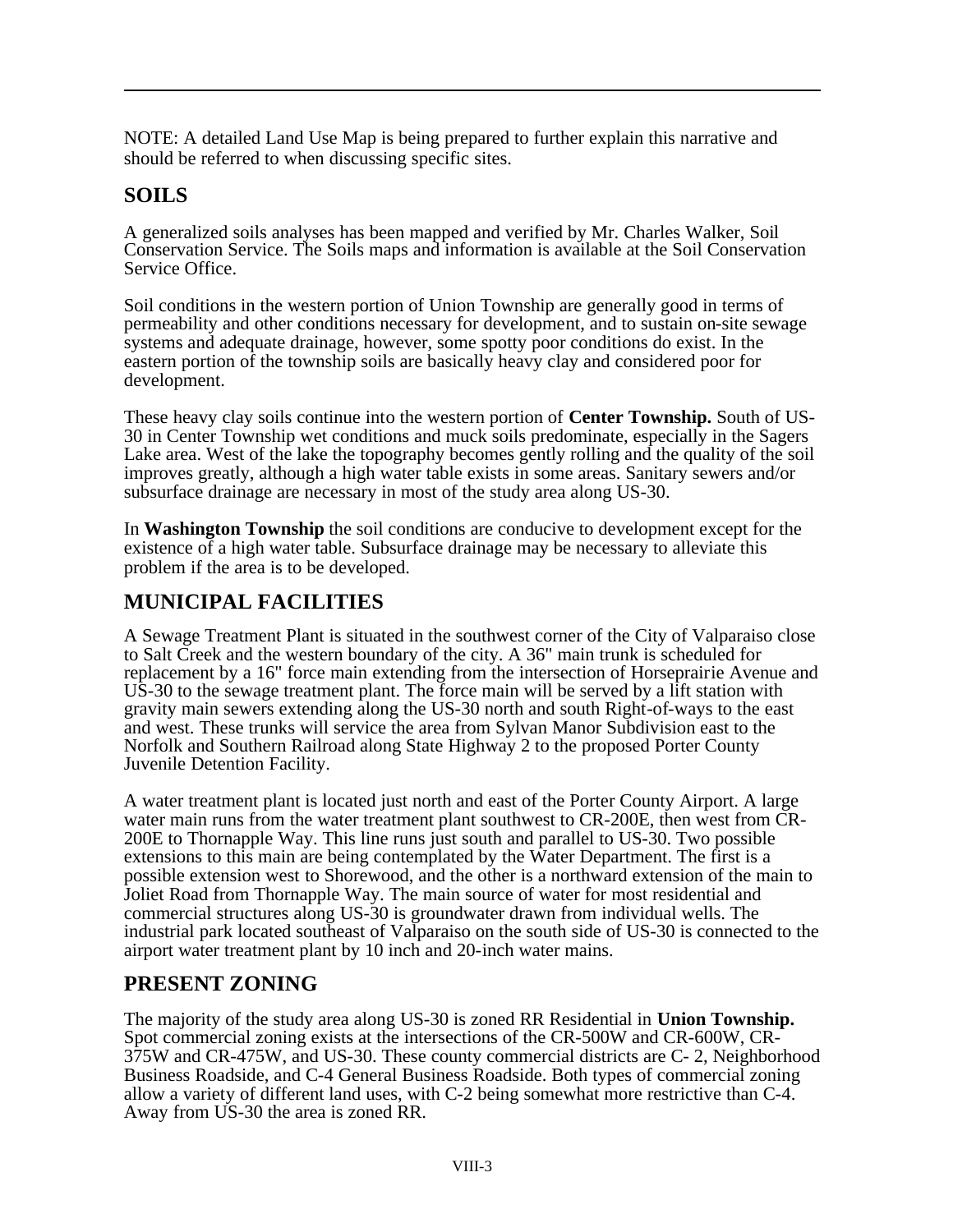The western portion of **Center Township** is zoned R-l with some spots of commercial zoning. The portion of the study area surrounding the city of Valparaiso is zoned for a variety of commercial, residential, and industrial uses. The land along US-30 in the county is zoned C-4, General Business Roadside. The land along both sides of US-30 in the city limits is zoned C-3. The land along Indiana Highway #2 in the study area is also zoned commercial. East of the Norfolk and Southern Railroad the majority of the area is zoned industrial, with some commercial and residential zoning along US-30.

This industrial zoning extends into **Washington Township** on either side of US-30 to CR-400E. Two county industrial districts can be found in this area, RMH, 1-1 Light Industry, and 1-2 General Industrial. Beyond the industrial area the land is zoned agricultural, with the exception of a C-4 and I-l districts on the north side of US-30 at the intersection of CR-450E.

#### **POPULATION**

Population in the study area is concentrated principally in 12 large residential subdivisions located south and west of the city of Valparaiso on either side of US-30. Most of these subdivisions are quite large, and the population density (people per acre) of this unincorporated area is almost equal to the population density of the City of Valparaiso. There are approximately 3,000 dwelling units in these subdivisions alone. The remainder of the population is scattered throughout the area in small tracts and farmlands.

#### **TRANSPORTATION**

US-30 is a limited access highway. No more access points will be provided to owners whose property fronts the right-of-way. Current intersecting roads include: CR-575E, CR-500E, CR- 450E, CR-400E, and CR-325E; CR-l00N; Sturdy Road; Linwood Ave.; Axe Ave.; Washington (Route 2) ; Horseprairie Ave.; Thornapple Way; Coolwood Drive; Hayes Leonard Road; CR-250W, CR-325W, CR-375W, CR-475W, CR-500W, CR-550W, CR-600W, CR-725W, and CR-750W. Intersections with a stoplight are designated on the attached map.

The at grade intersections cause traffic problems along US- 30. The increased signalization of US-30 since 1980 has not been a solution. These at grade intersections provide an opportunity to link landowners' property by frontage road systems. Frontage roads can help alleviate the traffic problems created by large numbers of access points along the road.



The at grade crossings are a traffic safety problem which can be alleviated only by a series of interchanges or overpasses. This solution is not realistic economically and signalization is the only viable alternative. The Task Force desires to limit signalization and should consider use of frontage roads wherever possible to increase or maintain sufficient distance between signals.

The State Road 49 intersects US-30 just east of Valparaiso in Washington Township. The present site is occupied by commercial, industrial and agricultural land use, but is zoned industrial and commercial. The location of the airport and the industrial development that surrounds the bypass could encourage additional transportation development. This area could be the site of a multimodal transportation terminal that could facilitate a future shuttle bus to the Chicago South Shore and South Bend Railroad in Northern Porter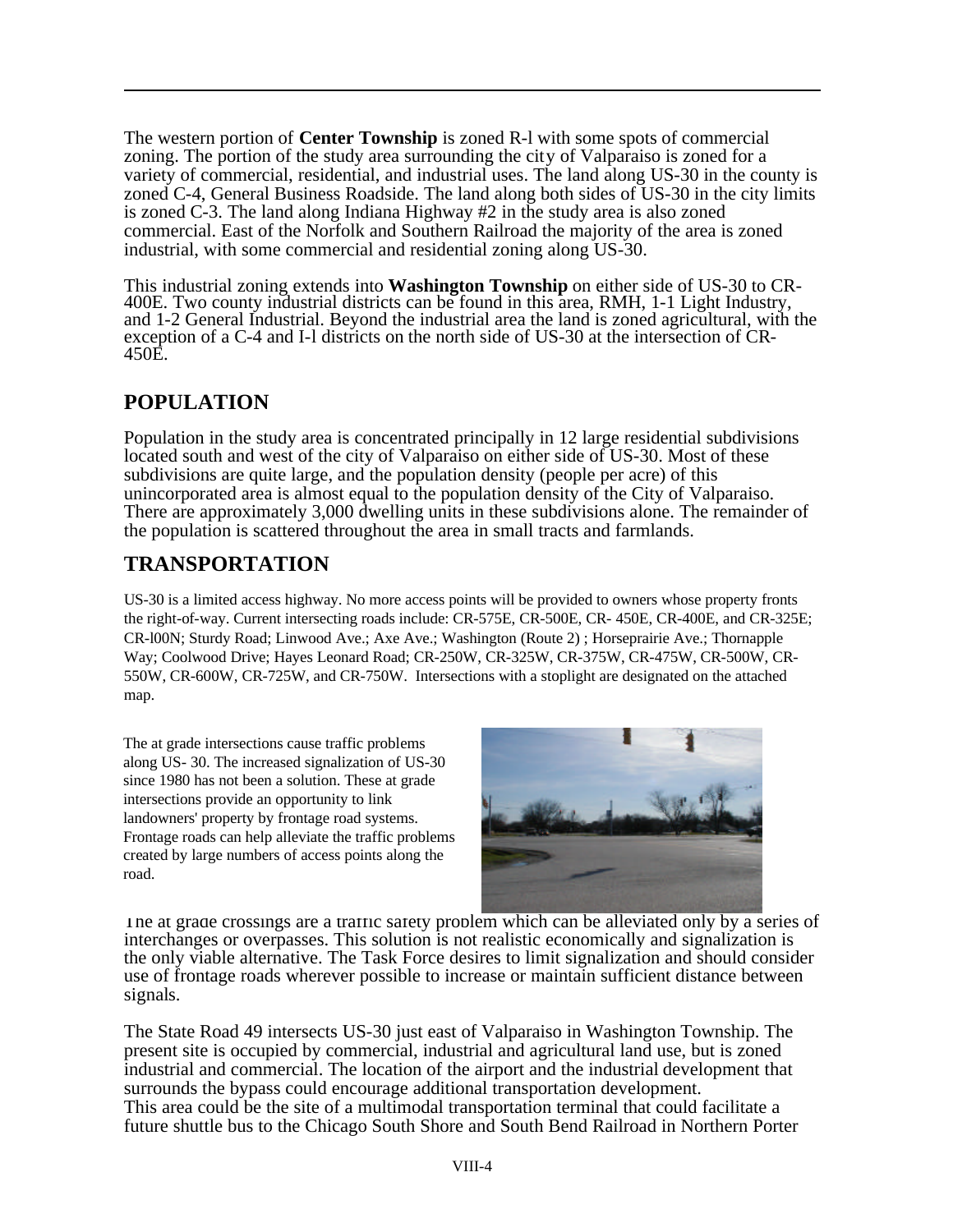County. The airport and industrial development could provide a location for such development.

The Northwestern Indiana Transportation System Plan calls for an extension of Indiana 149 to US-30, and to Indiana 2. Funding has been approved by the state and county for the extension to us 30, and should proceed to engineering, land acquisition and construction. The road should be completed by January 1, 1995. The extension of SR-149 from US-30 to Indiana 2 will be developed in a later phase. SR-149 will carry a large volume of traffic, as it will be the primary north-south link between US-30 and the northern part of Porter County on the western side of Valparaiso. The development of this road provides an opportunity for improved access management, as access to adjacent land can be restricted to the intersection of SR-149 extension and Joliet Road.

A second north-south corridor is included in the Northwestern Indiana Regional Transportation Plan on the western side of Porter County. This corridor would link the willow creek Road extension from US-6 to CR-475W at the Sedley Bridge, and to CR-500W at US 30, then continue south to the South Suburban Expressway.

A new bypass route for US-30 to be located approximately 2 miles south of existing US-30, called the South Suburban Expressway, has been studied and is part of the Regional Transportation Plan. This road would complete an outer beltway around the Chicago metropolitan area. This expressway would link the planned extension of 1-355 near Joliet, Illinois, to SR-49. The road would be built in phases, beginning with the section west of 1- 65. But, the decision was made in 1992 to improve the Borman Expressway instead of funding a new cross-county expressway.

Other projects included in the Northwestern Indiana Regional Plan are improvements to Joliet street from SR-130 to US-30, Campbell Street from SR-130 to US-30, Washington Street from SR-130 to US-30, and SR 49 from US-30 to the South Suburban Expressway.

## **CITY OF VALPARAISO**

The existing land use in the city of Valparaiso along the north side of US-30 is a mixture of scattered commercial, residential, and public uses. The predominate type of land use is commercial. Future plans call for mixed land use development to continue in the future. The majority of the area is a mixture of commercial and residential land use. An industrial area is proposed for the area between the Norfolk and Southern and Conrail Railroads. A special University district exists from Valparaiso University site east to Route 130. Generally, land use and land use proposals do not have a significant affect upon the balance of US-30 in the County.

# **LAND USE RECOMMENDATION GENERAL**

US-30 is classified as a principal arterial with a 100 foot right-of-way on both sides of US-30 plus sixty-five foot building requirement setback for 1651 from the center of the median with a grass covered median separating two lanes in either direction. It is the principal east-west "gateway" through the middle of Porter County and therefore is of great economic as well as aesthetic importance to the County.

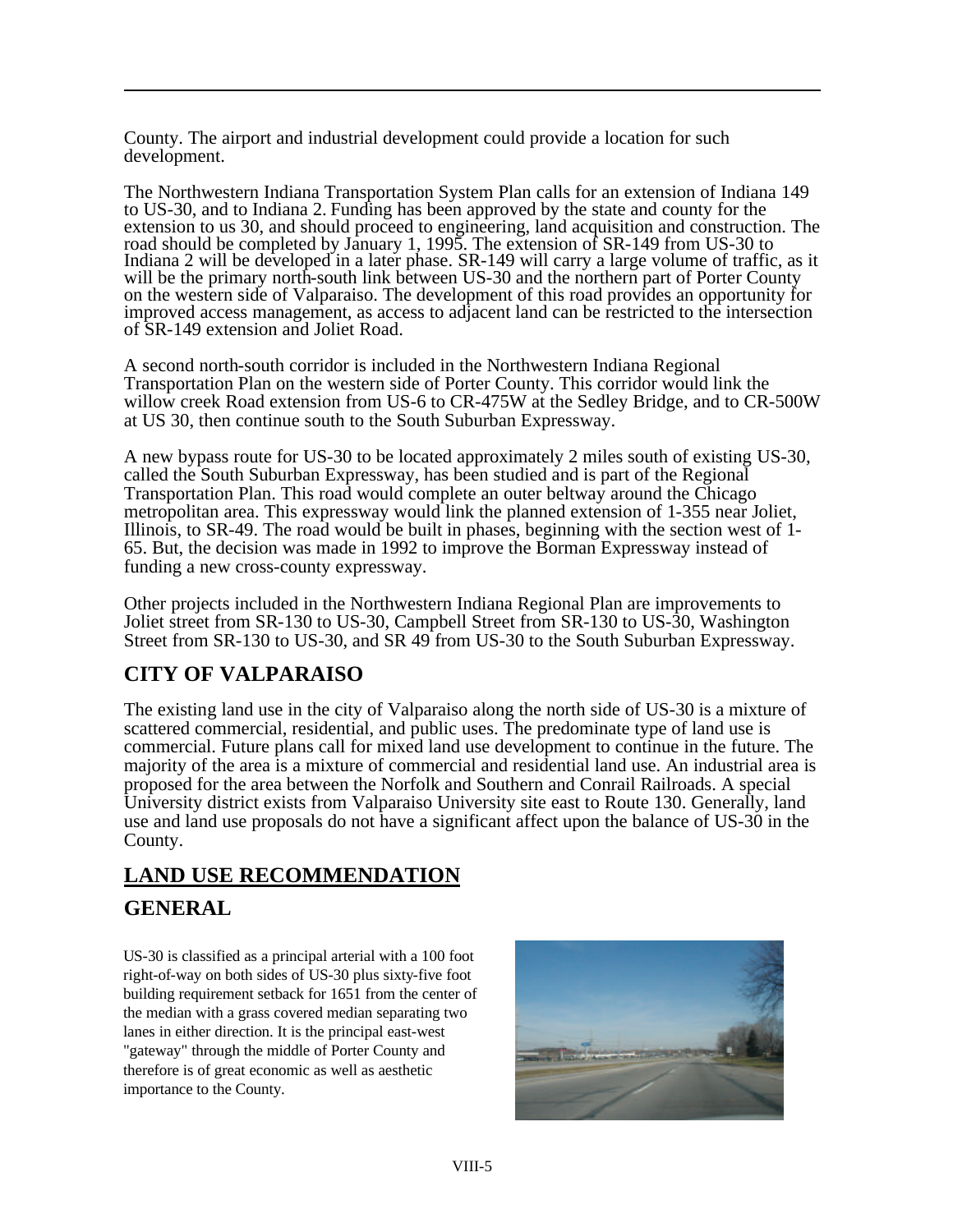All future development along US-30 should be designed to enhance the aesthetic quality of the area. This can be done through careful planning and strict control of zoning regulations including continued sign and billboard controls and setback requirements. Access to abutting properties should be controlled and acceleration and deceleration lanes should be provided in all cases where curb cuts are permitted for interior access.

- 1) Safety: Inclusion of additional scattered strip commercial development will negate the safety factor provided by the existing median strip. The median would become, for all practical purposes, a left turn and u-turn lane. The deterioration of this median strip will also greatly detract from the aesthetic quality of the roadway and adjacent area.
- 2) Rezoning: If increases in commercially zoned lands were to be granted through aggressive rezoning approvals, some existing commercially zoned lands should be rezoned back into other categories, (residential, agricultural, greenbelt, etc.) .This will assure a balance of all land uses in realistic quantities throughout the city and the County. Although some rezoning is necessary from time to time as conditions change, this can result in the devaluation of any land that is presently zoned for commercial use.
- 3) Spot Zoning: Spot or small parcel rezoning should be avoided. Any commercial rezoning should be included in a Planned unit Development to assure adequate site plan conformity and adequate review by the Planning Commission.
- 4) Economic Impact: Strip commercial development along US-30 can cause a shift in commercial activity in Valparaiso. While there now may be competition between Valparaiso and the County for the increased tax revenue resulting from commercial development, a shift of commercial activity from the city to the County could well cause economic hardship on the city as well as the balance of the County in the future. However, further commercial development will probably require city infrastructure and thus will be developed in the City. Regardless of what kind of growth is occurring within the County or the City the potential commercial activities will be based on demands created by future growth. without good marketing and planning, increases in commercially zoned lands could work against existing commercial uses as stores close and commercial land uses shift location. Usually the cities, in this case, Valparaiso, may suffer.

#### **LAND USE RECOMMENDATIONS**

#### Specific:

The following recommendations are specific, but should be treated as long term goals. They are not short range zoning recommendations. This should be kept in mind when evaluating zoning issues along US-30. It is anticipated that these goals can be translated to planning and zoning changes over a period of several years and cannot be achieved immediately. These goals are realistic and can be achieved. These recommendations are based upon an analysis of the previous portion of this study and are as follows:

- 1) Future land use along US-30 from CR-450E to the County Line should remain in a predominantly agricultural use. Additional commercial land use changes along this section of US-30 should be carefully considered.
- 2) Industrial land use in and around the airport and along the corridor of the state Road 49 and US-30 remain as is to assure that the majority of industrial expansion in the County occurs in this area. It will also guard against the encroachment of other land uses for an area which is to be preserved for industrial development; realistically, this area is the most logical location for future industrial expansion.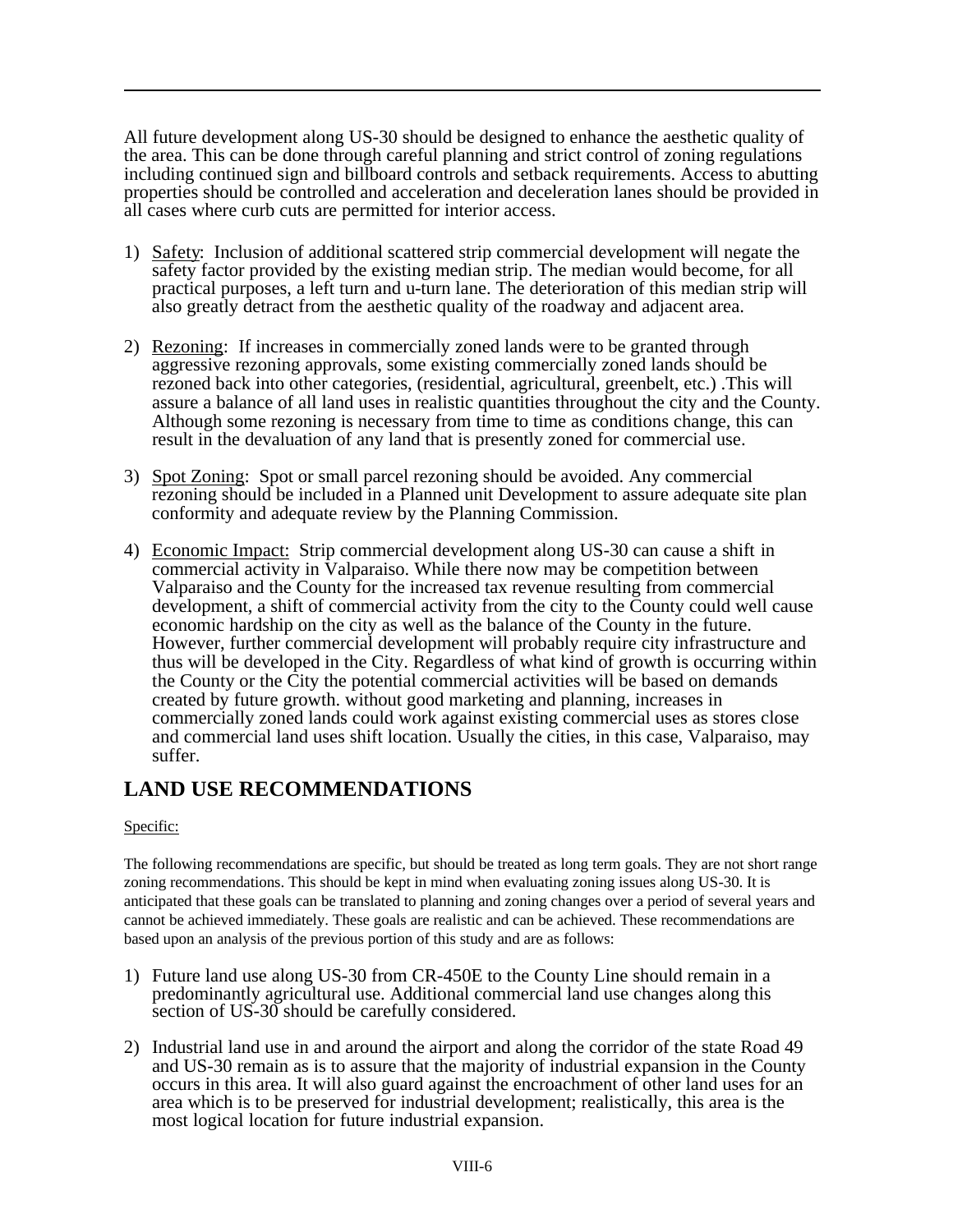- 3) It is recommended that the Northern Indiana Commuter Transportation District study the need for any additional public transportation facilities near US-30 and State Road 49.
- 4) Scattered commercial land uses in the city of Valparaiso have established a pattern for US-30 along that portion which lies within the city. Linear or strip commercial development should be confined specifically in this area, but so as not to encroach on residential areas.
- 5) All land from the city limits to the intersection of US-30, Joliet Road and CR-375W should develop as a PUD or PRD. Mixed residential densities based upon a Planned unit Development concept are a means of achieving this goal. Soil Conditions would warrant extreme caution for short range development until sanitary sewers and municipal water is available. Land presently zoned for commercial use should remain, and additional commercial land use should be carefully considered.
- 6) All access to US-30 shall be subject to approval by the State Highway Department and the Porter County Plan Commission and/or Valparaiso City Plan Commission, as the case may be. No more access points will be allowed along US-30. Any application by a landowner fronting US 30 for a building permit, rezoning, special exception, variance, use variance, or application for approval for a commercial site, shall be accompanied' by a access plan.

Said access plan shall include the proposed frontage road to service the petitioner's property as well as the owners adjacent to his property to the nearest county road intersecting the US-30. All remaining land along US-30 from the Joliet Road U.S. 30 intersection to the county line should remain in an agricultural or low density residential use. No additional commercial uses should be considered.

#### **ZONING RECOMMENDATIONS**

Where' appropriate land use recommendations described above will be incorporated into zoning changes when the new ordinances are drafted. This will most likely require changes in definitions of districts, uses within the various districts and may involve more or less the number of permitted zoning districts the present ordinance contains. As such, the recommendations outlined below are to be applied to the present zoning ordinance. It would not be advantageous to make several changes under the present ordinance, and within a short period of time make changes all over again. Based upon this premise the following is offered for your consideration.

- 1) Rural residential zoning (RR) from CR-450E to CR-200E is appropriate and relates to long range land use recommendations. No changes will be recommended without careful consideration
- 2) Industrial zoning from CR-400E to CR-200E is appropriate and relates well to long range land use recommendations. In the short range the zoning is adequate. Industrial zoning will have limited permitted uses specifically industrial or commercial in nature.
- 3) Commerical zoning and land use along US-30 within the City is principally commercial. Encroachment of further commerical uses on residential areas should be avoided. From the city Limits to the intersection of CR-375W the principal land use should remain residential. Any additional commercial zoning should be carefully considered.
- 4) The existing zoning from CR-375W to CR-600W is deemed appropriate.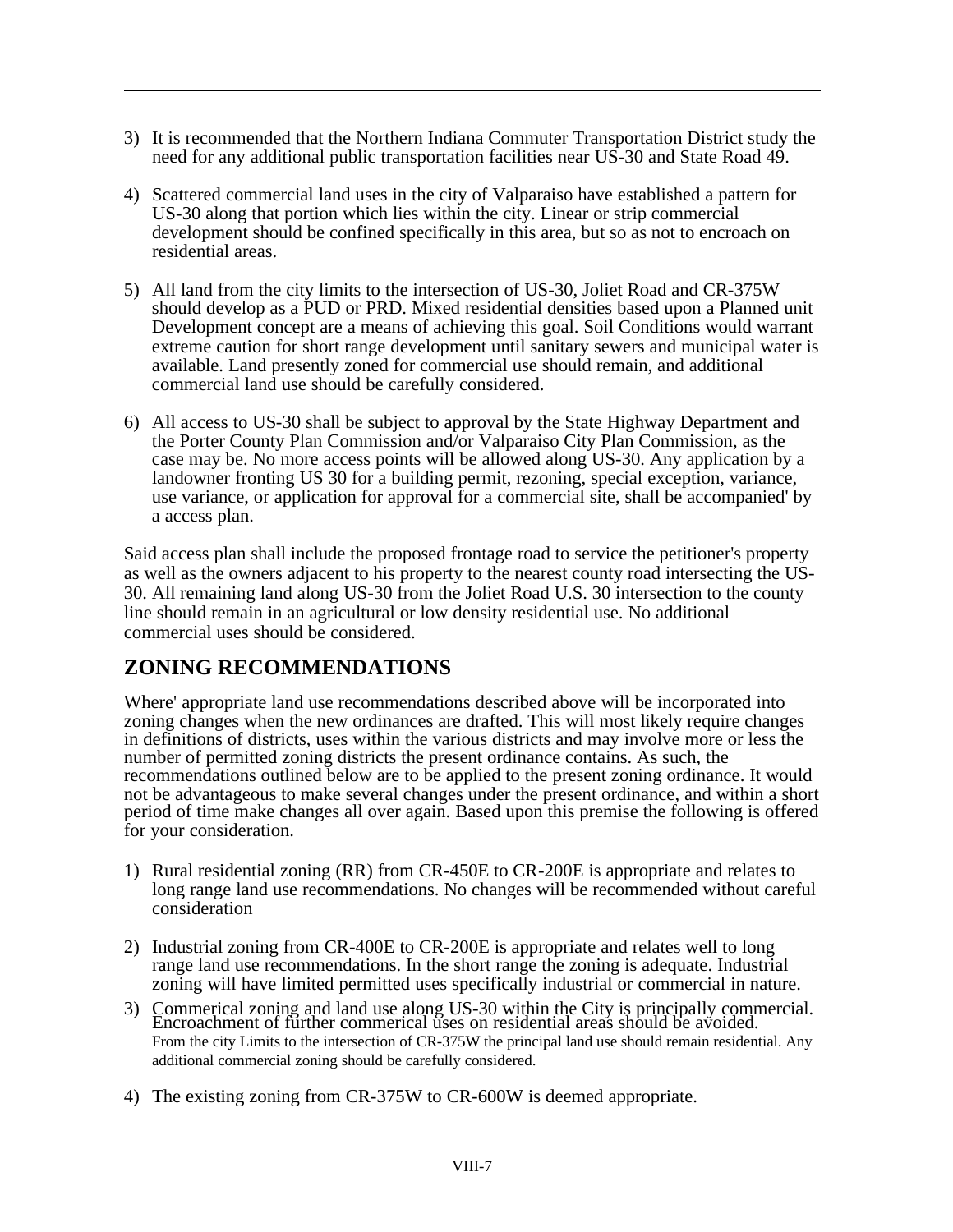Unless instructed to the contrary, all Land Use and zoning recommendations outlined above will be incorporated into the Master Plan update for the entire county.

Approved 2/9/93

## **49 BYPASS TASK FORCE**

#### CITY OF VALPARAISO PLAN COMMISSION

In early 1987 the Porter County Plan Commission and the Valparaiso City Plan Commission both appointed three member committees to meet to study and make recommendations with regard to the zoning classifications along the SR 49 Bypass as it runs parallel to the existing corporate limits of the City of Valparaiso. The County members of the Committee are County Surveyor Don Bengel, Jim Brown and County Commissioner Larry Sheets. The City members of the Committee are Beda Bauer, City Engineer John Hardwick and Mayor David Butterfield.

The Task Force met to discuss the various aspects of our assignment. The Committee discussed and determined the geographic scope of the area of concern.



#### **SCOPE**

The northern boundary of the area is one-fourth mile north of County Road 600 North and the southern boundary is one-fourth mile south of Division road. The western boundary of the study area is County Road 150 East (Sturdy Road) north to the end of Sturdy Road extended where it would intersect with Highway 49 at approximately the intersection with Burlington Beach Road. From that point north we used Highway 49 (Calumet Avenue) as a boundary. The eastern boundary of the study area is County Road 450 East from one-fourth mile south of Division Road to 150 North. At that point the boundary runs west to what would be County Road 350 East if the road were extended. The eastern boundary then runs due north to a location one-fourth mile north of County Road 600 North. We have attached a map for easier understanding of the area which we considered.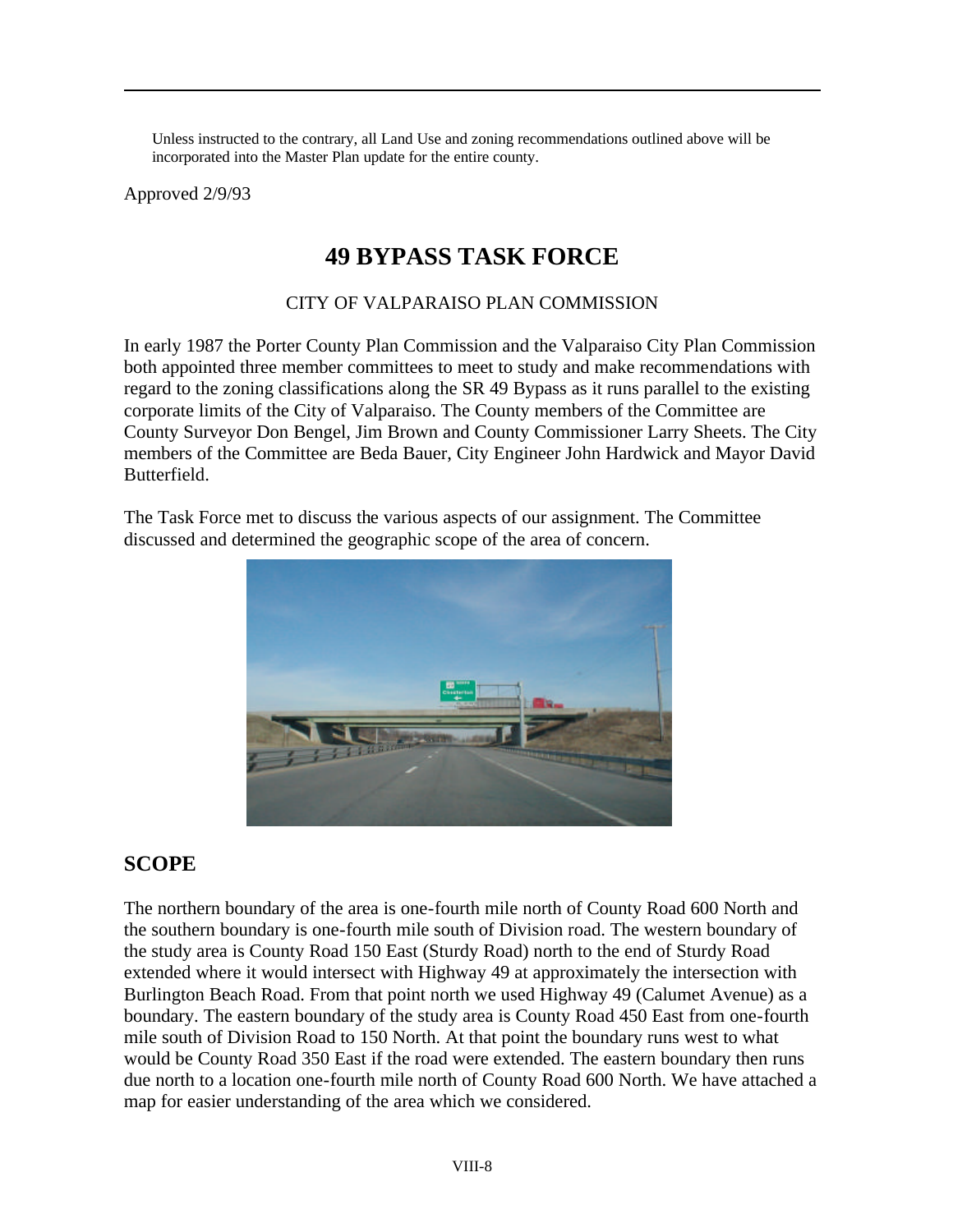The focus of the study was in three areas:

- 1) Current zoning and future zoning including potential annexation by the City of Valparaiso.
- 2) Access to county roads which have at-grade crossings with the Bypass.
- 3) Comparison of the existing Zoning Ordinances and Master Plans for both the City and County concentrating on the Zoning Classifications for industrial development.

#### **ACCESS**

Recommendations with regard to access are contained in a separate document which is to be considered a part of this report.

## **ZONING CLASSIFICATIONS**

See Bypass Overlay Ordinance and I-X zoning classification attached.

#### **ZONING**

The concerns relating to zoning dealt with current zoning, current uses, potential future zoning and potential areas for annexation by the City of Valparaiso now and in the future. As a part of this aspect of the study, the geographic area was divided into three sections. The northern section runs from one-fourth mile north of County Road 600 North. to the south side of County Road 400 North (Vale Park Road). The middle section runs from south side of Vale Park Road to the south side of Highway 2 and the southern section runs from south side of Highway 2 to one-fourth mile south of Division Road.

## **NORTHERN SECTION**

- 1) Any development on the west side of this section should be consistent with existing zoning and existing uses in the nearby area whether it be within the corporate limits of the City or in the County. This area now is essentially residential and agricultural and we do not recommend any specific changes permitting commercial or industrial use.
- 2) On the east side of this section we specifically recommend agricultural, single family residential, industrial or a low traffic volume commercial use.
- 3) The major objective in this section as well as the eastern side of the Bypass in the other sections is to avoid a situation where a high volume of traffic is generated requiring vehicular traffic to cross the Bypass at the at-grade crossings.

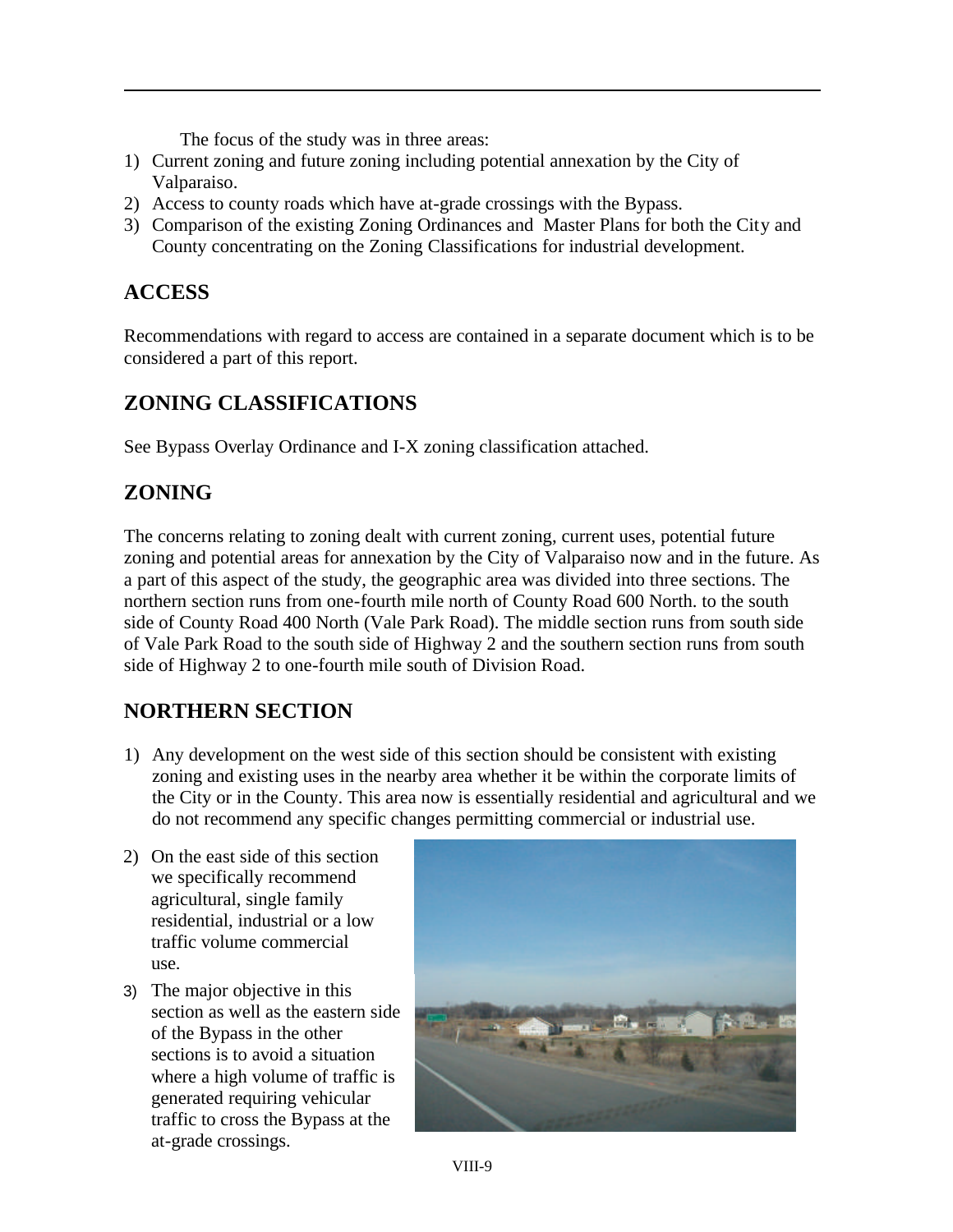Since all three crossings in this section are at-grade, we do not want to see a situation where a traffic signal is required at some time in the future. We specifically desire that the Bypass in fact remain a Bypass and not become a fully developed, highly congested area.

4) Given the current use on both sides of the Bypass in this section, we do not believe that any property owners would be adversely affected by these recommendations.

#### **MIDDLE SECTION**

- 1) Development of the west side of this section should again be consistent with zoning and use in the nearby area and no specific changes permitting commercial or industrial use are recommended.
- 2) The City of Valparaiso should give immediate consideration to the annexation of the Hotter Pond area and also the developed area south of Evans Avenue to the Grand Trunk Railroad.
- 3) Any proposed developments on the west side of the area be considered for annexation prior to their approval by the County.
- 4) On the east side of the Bypass in this section either residential or industrial development is recommended. Commercial development is specifically not recommended in this area.

#### **SOUTH SECTION**

- 1) The west side of the Bypass in this should be considered for immediate annexation by the City of Valparaiso and any development in this area should be consistent with that currently in existence, which essentially is industrial and commercial with some residential.
- 2) The area south of Highway 30 to the Norfolk and Southern Railroad, should be developed either residential or industrial and the City of Valparaiso should be made aware of any proposed development when inquiries are received by the County Plan Commission or the County Building Inspector so that annexation can be considered. The area from the Norfolk and Southern Railroad to south of Division Road should be zoned industrial with the exception of the east side of Sturdy Road (County Road 150 East) which should contain a green belt or buffer zone to a depth adequate to protect the development and area on the west side of this road.
- 3) With regard to the east side of the Bypass in this area, the zoning should remain as it currently exists with the possible exception of a parcel of land north of the existing I-l zoning running north to Highway 2. This area would be appropriate and acceptable for industrial development provided there was adequate protection for the residential subdivision to the east. A green belt or other protection for this area is recommended.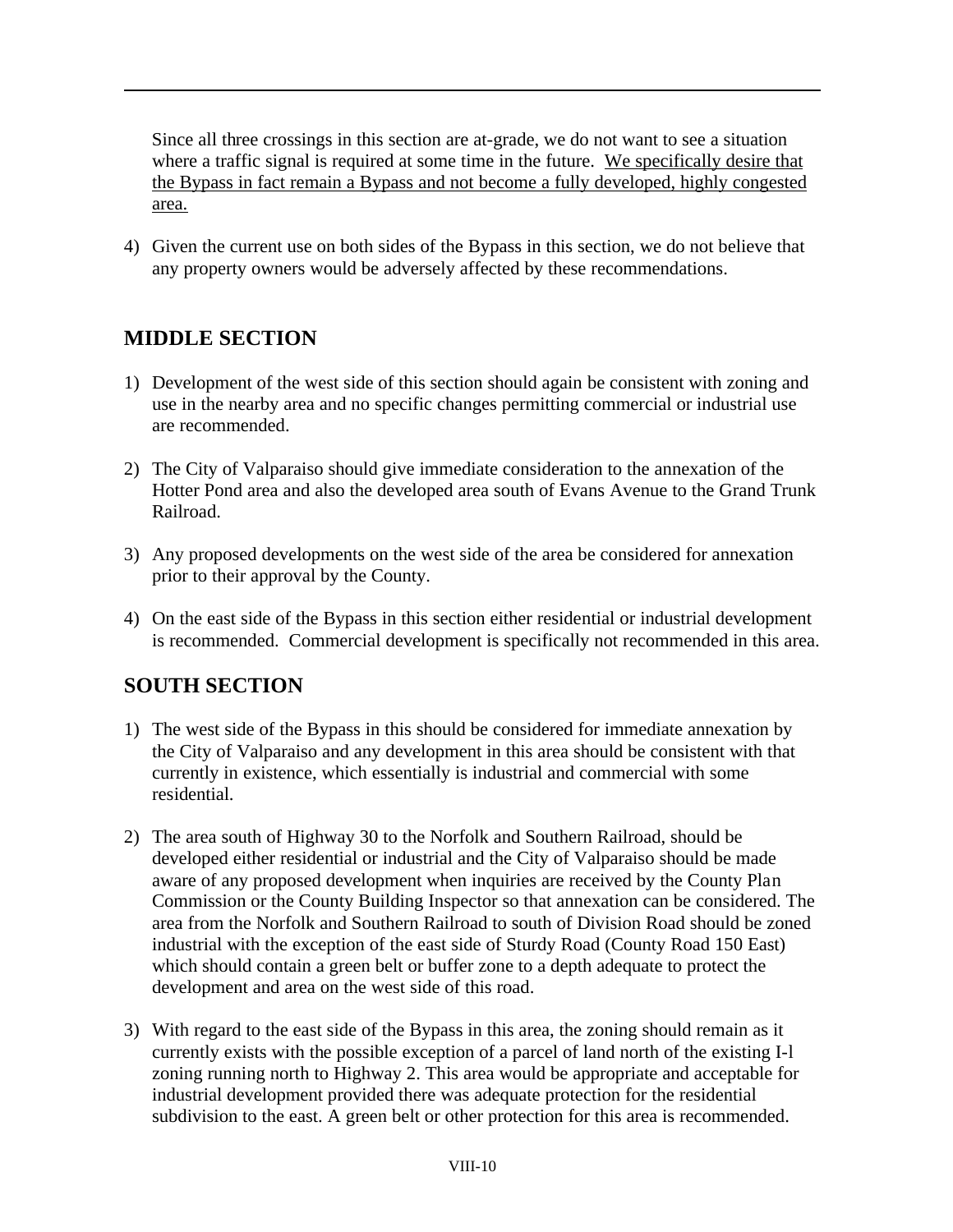The major emphasis in the entire process is to limit uses on the east side of the Bypass that would result in increased traffic which would be required to cross the Bypass especially at the at-grade intersections. For the most part, the area to the east is sparsely populated and therefore, serious traffic problems generated by west bound traffic coming across the Bypass to Valparaiso are not anticipated. It is very important to preserve the limitation of access to the County roads and State highways which intersect the Bypass. It is crucial that development with multiple access points causing high traffic volume be avoided.

It is the Task Force's desire that the 49 Bypass in this area will truly remain a bypass which permits non-local traffic to go round Valparaiso and also permits local residents to access many major highways by use of the Bypass. Both the City and the County should adopt a development philosophy along the 49 Bypass which results in quality development and safe development.

# **STATE ROAD #49 BYPASS ACCESS PLAN**

#### **INTRODUCTION**

In order for a community to promote a safe and effective environment for "the public, it is imperative to maintain a transportation system free from obstacles limiting the system's ability to move traffic from one location to another and to provide safe access to adjoining properties. In trying to accomplish both goals, a network is established by which certain routes are classified as Arterial Thoroughfares and are maintained to handle large volumes of traffic with as few interruptions as possible. Major Arterials, such as U.S. 30 and the State road 49 Bypass, are classified as Limited Access Highways. In limiting the access to such routes, the interruptions are strictly limited so that the flow of traffic on these routes is not hindered.

It is necessary to view the corridor of the SR 49 Bypass to determine what action should take place in order to minimize the disruptions to its traffic patterns and thus maximize the safety and traffic efficiency of the SR 49 Bypass.

A major goal of the County/City Planners must be to evaluate the access points along the Bypass and avoid the problems as experienced along the Bypass in the Chesterton area. While the Valparaiso section of SR 49 does not experience the same physical problems as the Chesterton section (ie: grade problems in and around major connecting routes and atgrade crossings with major connector road), care must be taken to study the potential problems.

#### **PROPOSED ROUTE**

For the purposes of this report, the section of SR 49 to be studied is that section from just East of its crossing of Old 49 (a separated crossing with no access) to just south of Division Road. (See Figure #1)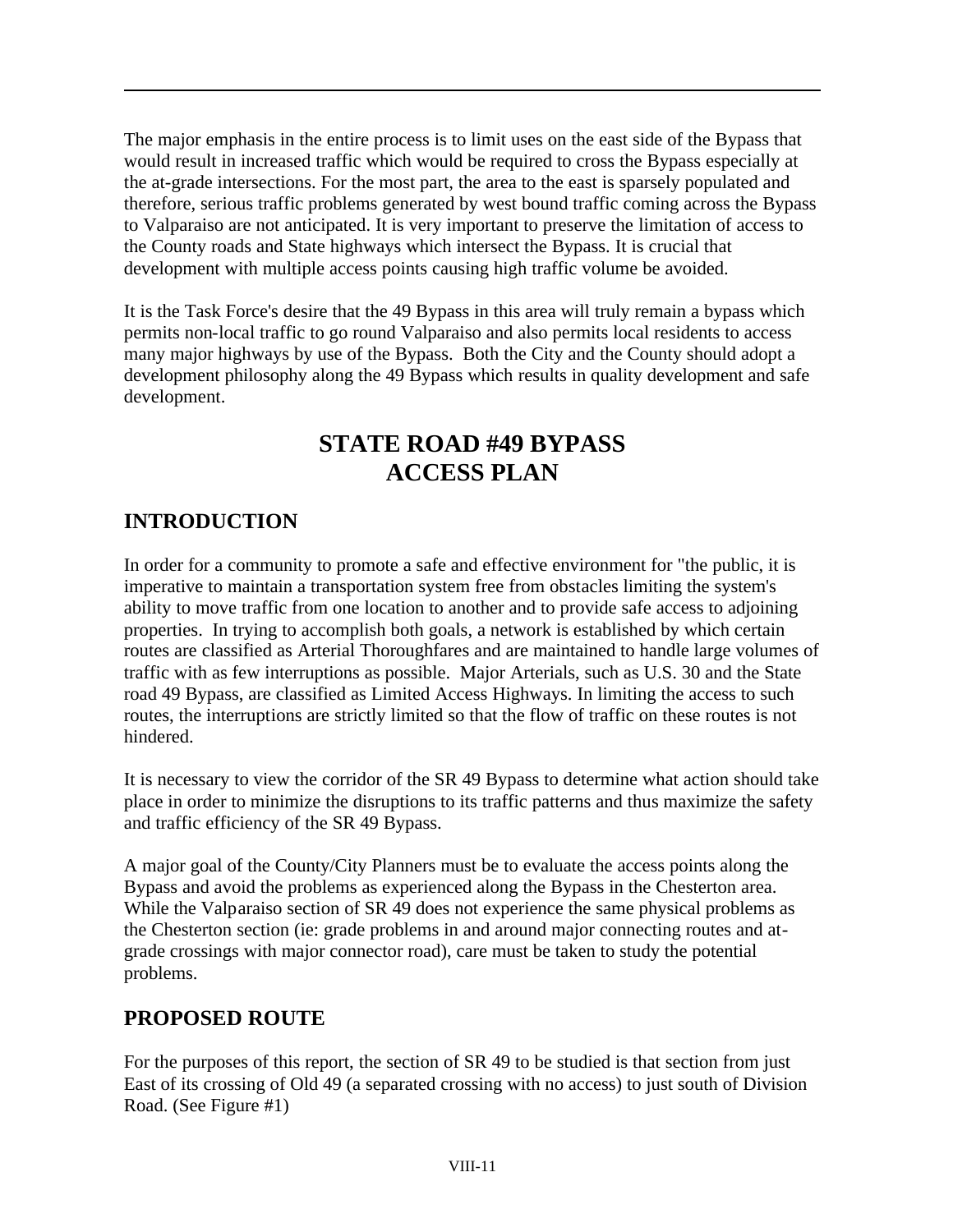Access points from South to North are as follows: Division Road (at grade), access drive 1/4 mile north of Division Road, U.S. 30 (cloverleaf interchange), SR 2 (diamond interchange), CR 400 N/Vale Park Road (at grade), CR 500 N/Burlington Beach Road (at grade), and CR 600 N (at grade).

The route is a limited access facility which will allow no access from any points other than are listed above. The route is a four lane divided median highway with access ramps proposed at U. S. 30 and SR 2 access points and 500 foot deceleration lanes at the at-grade intersections.

This section of SR 49 Bypass is approximately 6  $\frac{1}{4}$  miles long. The southern 2  $\frac{1}{2}$  miles are predominantly industrially zoned. The next one mile is a mixture of single family residential and industrial. The northern section, which covers approximately  $2\frac{3}{4}$  miles, is predominantly rural residential. The southern section is somewhat developed. The rest of the area surrounding this Bypass is generally undeveloped.

#### **JURISDICTIONAL RESPONSIBILITIES**

The area surrounding the SR 49 Bypass is almost completely in the county. The only exception is the northwest quadrant of the interchange at SR 49 Bypass and U.S. 30. While the Porter County Plan Commission has jurisdiction over most of the land surrounding the Bypass, it is evident that the City of Valparaiso has a great interest in this area.

With that in mind, the County Plan Commission and City Plan Commission have jointly established a committee, comprised of 3 members of each commission, to address the pertinent issues surrounding this section of the SR 49 Bypass. It is hoped that once this committee makes its recommendations, both commissions will adopt the committee's findings.

## **THE PROBLEM**

While the proposed SR 49 Bypass is a Limited Access Highway, or a route which allows only a limited number of controlled points of access, there is a concern that a great deal of development will take place at the access points, which will cause a great amount of traffic congestion. It is desirous to establish controls on the access to these access roads which will reduce the points of conflict, thus reducing the chances of vehicular accidents.

#### **THE SOLUTION**

It is proposed that a number of access or frontage roads be utilized at the six (6) roads which cross SR 49 Bypass along the section under study. Also, it is proposed that access roads parallel the southern one-half mile of SR 49 Bypass, which is north of Division Road.

1) During construction of SR 49 Bypass, the Indiana Department of Highways is constructing a frontage road along both sides of SR 49 Bypass with an access point one quarter of a mile north of Division Road on both east and west sides. These access roads are to serve land (West side –Florence Stone, et al, 40ac and East side -Henry and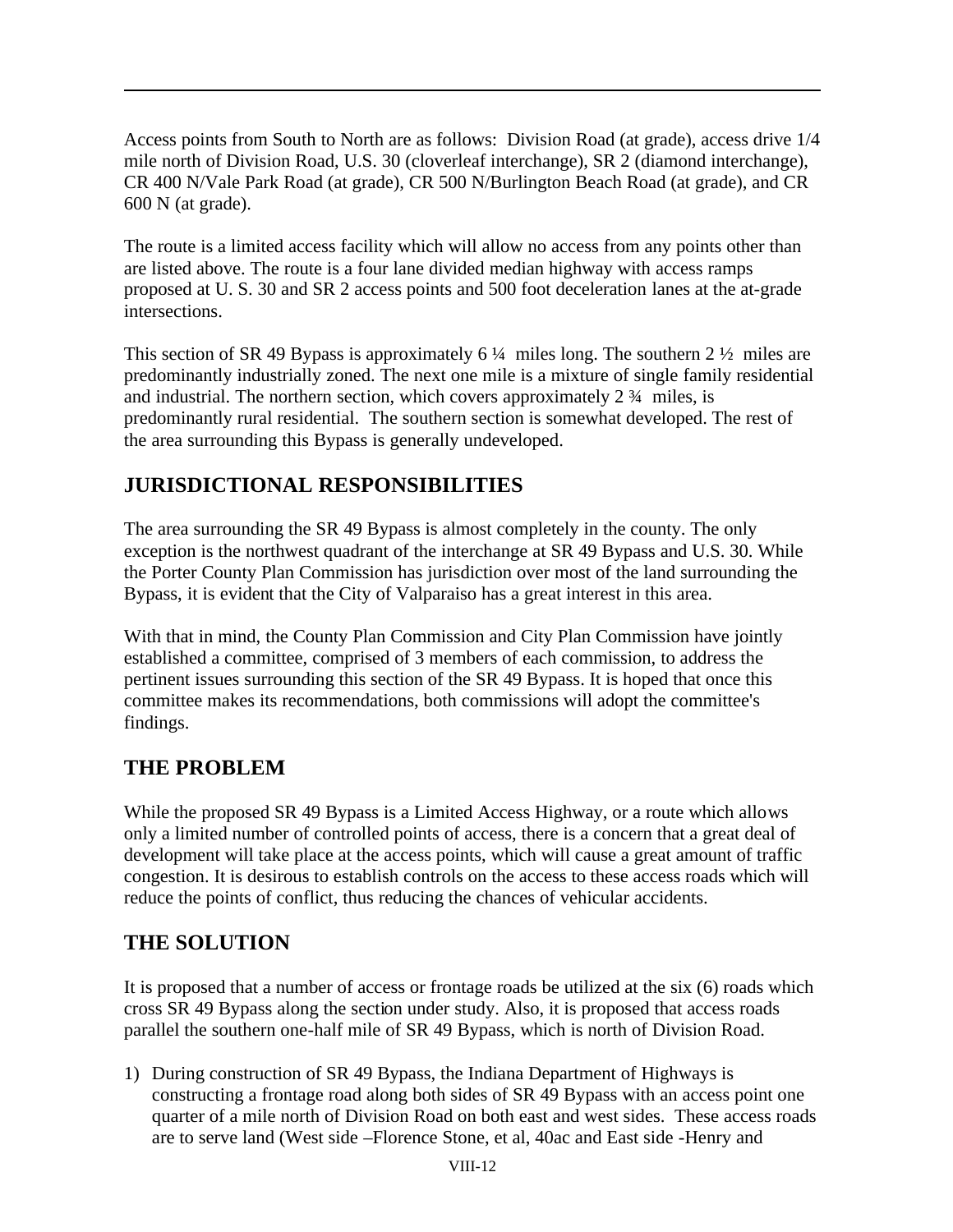Florence Stone -42.82ac) that would otherwise be land locked. It is proposed that the West access road be extended south of its access point to limit access to SR 49 Bypass. A similar extension is not needed on the east side due to the Porter County Expo Center occupying this land. (Note: the County should make provisions with the County Fair Board to ensure that no access from the Fairgrounds will be made unless it connects to the proposed access road.) (See Figure #2)

While outside the limits of the SR 49 Bypass, the intersection of SR 49 and Division Road should be considered for access roads at three of the four corners. The only corner which does not require an access road is the northeast corner which is occupied by the Porter County Expo Center. (See Figure #3)

• The southwest quadrant contains NIPSCO. However, a parcel (not owned by NIPSCO) occupies the land at the Southwest corner of this intersection and should be connected with an access road which runs to one of the NIPSCO driveways .

• The northwest and southwest quadrants at this intersection are presently undeveloped and should be required to provide access roads at the time of development.

- 2) IDOH has acquired access rights along U.S. 30 and SR 2. By doing this, access roads will be required to develop the property without further action being necessary. (See Figure #4)
- 3) The intersection of Vale Park Road (CR 400 N), Burlington Beach Road (CR 500 N), CR 600 N and CR 200 E (North of CR 600 N) are quite similar in nature. Access roads are necessary in each of the four (4) quadrants. (See Figures  $#5, #6, \& #7$ ) There are two (2) basic ways to handle the typical access road. One is to construct an access road on both sides of the public road at a distance of 1000 feet and connect it with the public road a distance of 700 feet to1000 feet from the edge of SR 49 Bypass right of way. The other method is to construct an access road on both sides of the road and connect with the nearest public road crossing.

Examples of the first approach are:

- Vale Park Road (CR 400 N)
- Bullseye Lake Road (CR 500 N) (East of SR 49)
- CR  $600$  N (East of SR 49)
- CR 600 N (West of SR 49)
- CR 200 E (North of CR 600 N)

Examples of the second approach are:

• Bullseye Lake Road (CR 500 N) (West of SR 49)

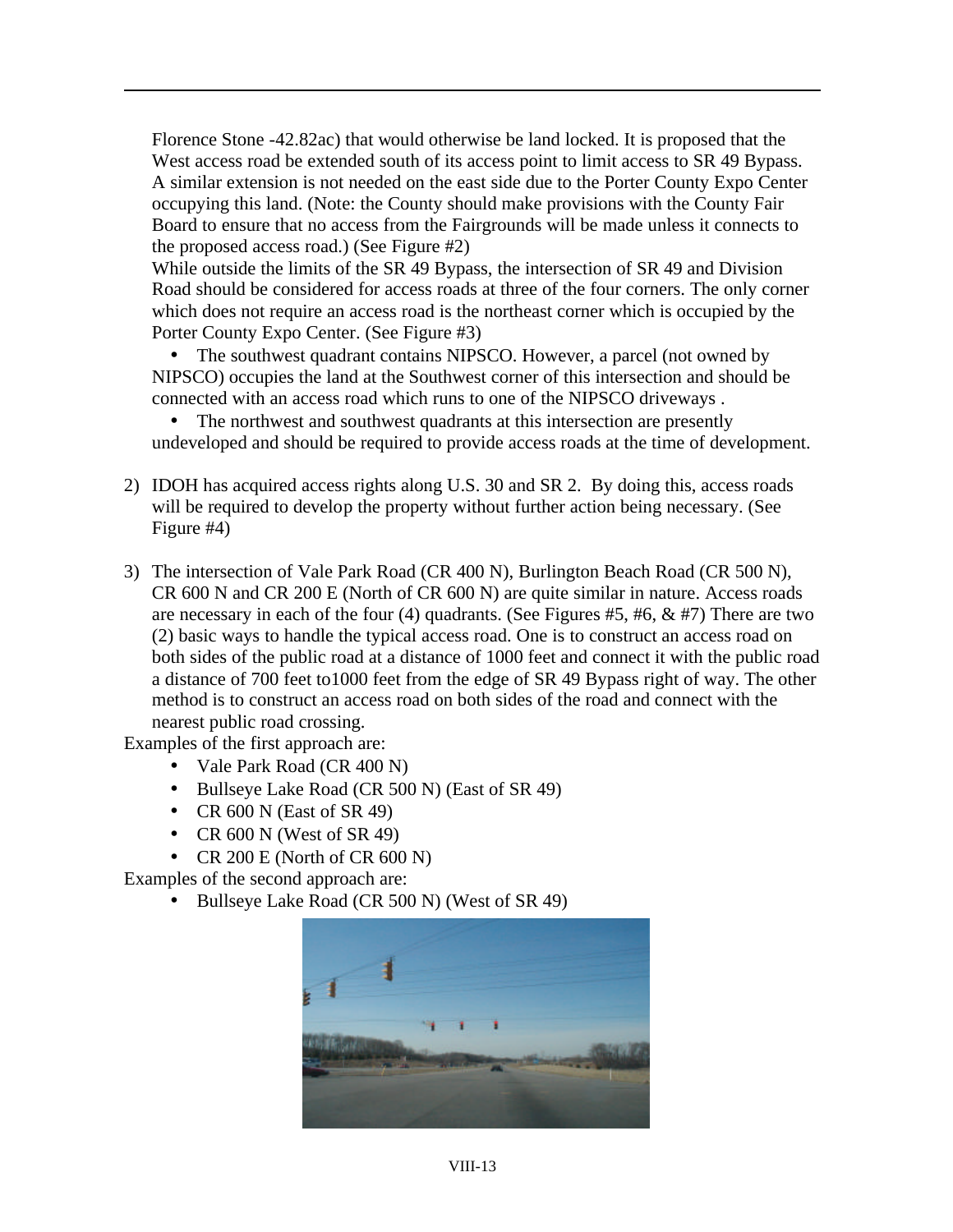#### **METHOD OF COMPLIANCE**

The development of all property along the corridor of SR 49 Bypass, which is not presently zoned single family residential requires review and approval of a development plan by the appropriate Plan Commission. A rezoning which occurs within the area affected by this report should be considered by the Plan Commission (and the legislation body--County Board of Commissioners or City Council) only if the new zone requires the approval of a Development Plan. The Plan Commission, therefore, should adopt this report as an amendment to its Comprehensive Plan and Thoroughfare Plan prior to the consideration of any rezoning in this area. The access roads would then be required under the review process set up by the County and City for the approval of such Development Plans. In the County, the review of Development Plan is made by the Technical Advisory Committee (TAC). In the City the review is made by the Site Development Committee  $(SDC)$ .

The review of the TAC/SDC can be used in order to require the respective property owners to install the necessary access road. This use of the Development Plan review and approval process is critical to this implementation of the SR 49 Bypass Access Plan. The Plan Commission should not approve a Development Plan for any parcel within the SR 49 Bypass corridor until the TAC/ SDC has been assured that provisions of this Access Plan have been met.

## **ACCESS ROAD PLANS -ALTERNATIVE APPROACHES**

In the development of the parcels with the SR 49 Bypass corridor, three (3) basic plans are envisioned.

## **ALTERNATE A**

This alternative applies to a parcel which is located at a point where a permanent access point is as shown on Figure #8. The TAC/SDC would require the applicant to submit plans for the construction, at the applicant's expense, of a direct access onto the public road and the access road along the total frontage of the applicant's parcel. The construction plans of the applicant shall conform to the County/City design standards. The TAC/SDC shall require the applicant to record a restrictive covenant which would insure public access across the access road and list all other pertinent requirements agreed to by County/City and applicant. (See Exhibit A)

#### **ALTERNATE B**

This alternative applies to a parcel proposed for a development which is located adjacent to a parcel previously developed and has a constructed permanent access road to the public road as shown on Figure #9. In this situation, the TAC/SDC, in its review of the Development Plan would require the applicant to construct an access road, at the applicant's expense, along the total frontage of the proposed parcel which would connect to the adjacent parcel's access road. Again, the TAC/SDC, in its review of the Development Plan would require the applicant to construct an access road, at the applicant's expense, along the total frontage of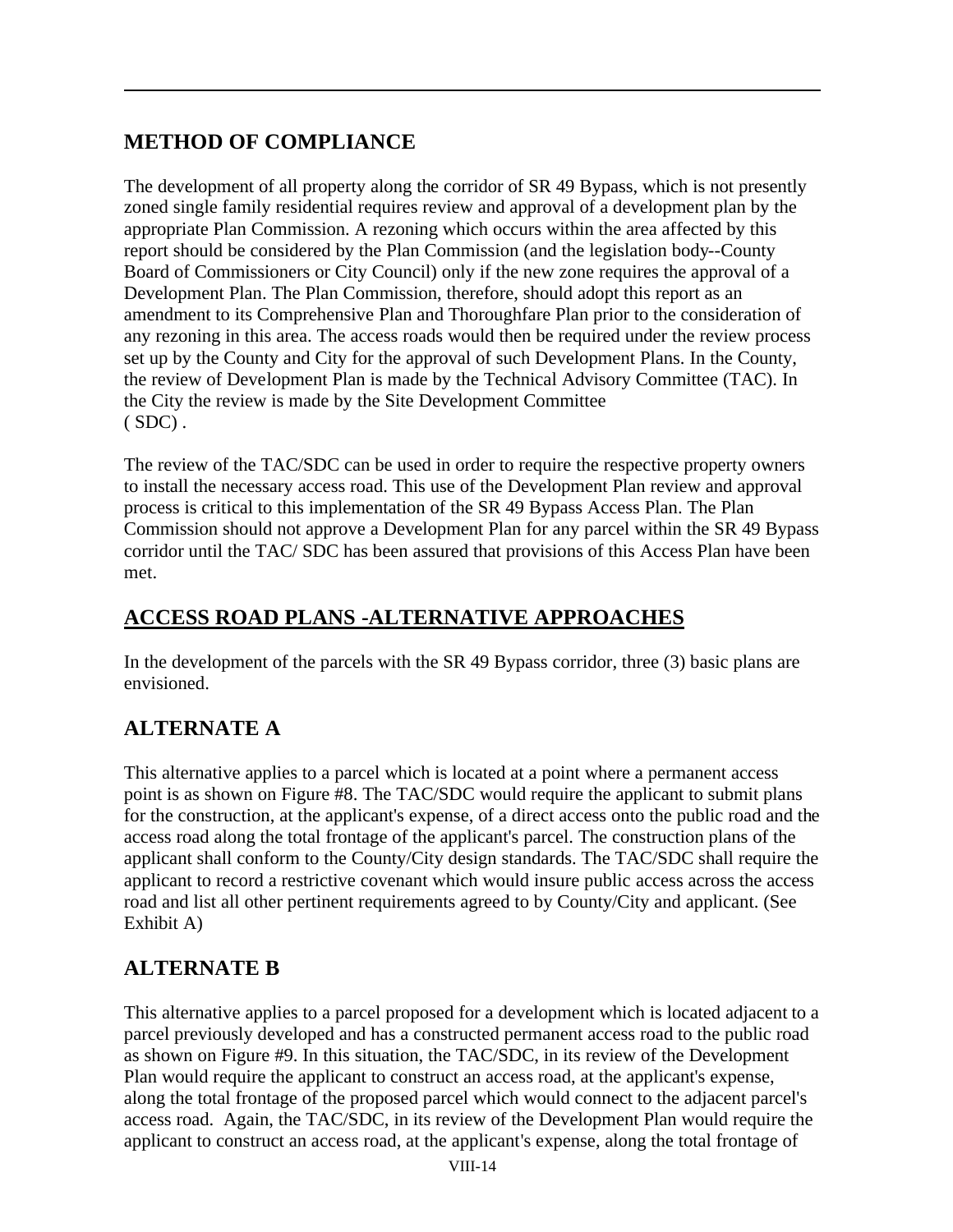the proposed parcel which would connect to the adjacent parcel's access road. Again, the TAC/SDC shall require the applicant to record a restrictive covenant which would insure public access across the access road and list all other pertinent requirements agreed to by County/City and applicant. The construction plans of the applicant shall conform to the County/City design standards.

#### **ALTERNATE C**

This alternate applies to a parcel proposed for development which adjoins undeveloped property where a permanent access point is required. Therefore, the subject parcel has no existing permanent access point available to it. In this case, the property owner would be allowed to construct a temporary access to the public road along with the access road along the entire frontage of the applicant's parcel as shown on Figure #10. Before a Development Plan for the parcel is approved by TAC/SDC, the applicant must record a restrictive covenant which would insure public assess across the access road and the temporary access to the public road. At such time as the parcel has access available to an approved permanent access point (or a temporary access point closer to the permanent access point), applicant shall be required to remove said temporary access to the public road, at the applicant's expense.

The access roads must meet the design specifications as established by specifications and standards ordinances of the county. A typical cross-section is shown on Figure #11. The following requirements are minimum specifications and are to be utilized in the construction of an access road:

- 1) A minimum forty (40) foot wide right of way is set aside by the property owner to be used exclusively for the access road, shoulders, drainage facilities, and utilities.
- 2) A separation is required between the access road and adjacent parking facilities.
- 3) Minimum standards of the access road are:
	- Paving cross-section shall be to local standards;
	- width of access road shall be twenty-two (22) feet;
	- Six (6) foot wide improved shoulders (meeting same cross-section standards as access road) shall be provided on both sides of access road.
- 4) All access points, whether temporary or permanent, to the public road shall be approved for geometrics by the county. As the access road may become a public road in the future, its design shall follow the same approval process as any public road designed within county.
- 5) The applicant shall provide a performance bond or other surety approved by the Board of Works. The surety shall be in the amount as established by the City.

#### **RESTRICTIVE COVENANTS**

As noted previously, the property owner is required to submit for approval and to record a set of restrictive covenants in order to insure that the Access Plan will be implemented. The restrictive covenant is to be written after the applicant and the TAC/SDC have agree on the terms of the Access Plan for the applicant's parcel. The restrictive covenants shall include, but not be limited to the following: